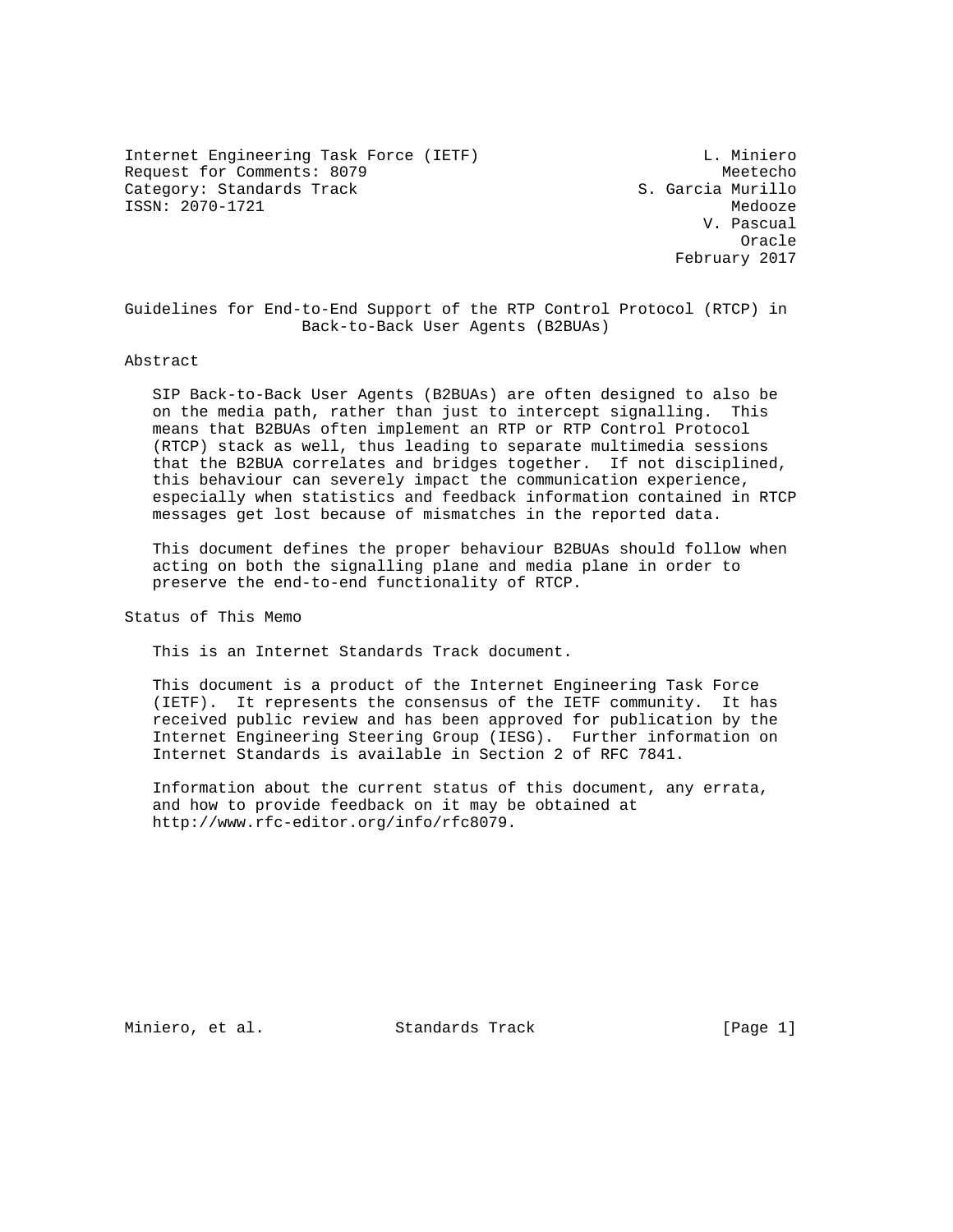### Copyright Notice

 Copyright (c) 2017 IETF Trust and the persons identified as the document authors. All rights reserved.

 This document is subject to BCP 78 and the IETF Trust's Legal Provisions Relating to IETF Documents (http://trustee.ietf.org/license-info) in effect on the date of publication of this document. Please review these documents carefully, as they describe your rights and restrictions with respect to this document. Code Components extracted from this document must include Simplified BSD License text as described in Section 4.e of the Trust Legal Provisions and are provided without warranty as described in the Simplified BSD License.

Table of Contents

| 2.1                                | $\overline{4}$ |
|------------------------------------|----------------|
| 3. Signalling/Media Plane B2BUAs 4 |                |
|                                    |                |
|                                    |                |
|                                    |                |
|                                    |                |
| 5. Security Considerations 12      |                |
|                                    |                |
| 6.1. Normative References 13       |                |
| 6.2. Informative References 14     |                |
|                                    |                |
|                                    |                |

#### 1. Introduction

 Session Initiation Protocol (SIP) [RFC3261] Back-to-Back User Agents (B2BUAs) are SIP entities that can act as a logical combination of both a User Agent Server (UAS) and a User Agent Client (UAC). As such, their behaviour is not always completely adherent to standards and can lead to unexpected situations. [RFC7092] presents a taxonomy of the most commonly deployed B2BUA implementations and describes how they differ in terms of the functionality and features they provide.

 Such components often do not only act on the signalling plane (intercepting and possibly modifying SIP messages), but also on the media plane. This means that, in order to receive and manage all RTP and RTCP [RFC3550] packets in a session, these components also manipulate the session descriptions [RFC4566] in the related offer/ answer exchanges [RFC3264]. The reasons for such behaviour can be different. The B2BUA may want, for instance, to provide transcoding

Miniero, et al. Standards Track [Page 2]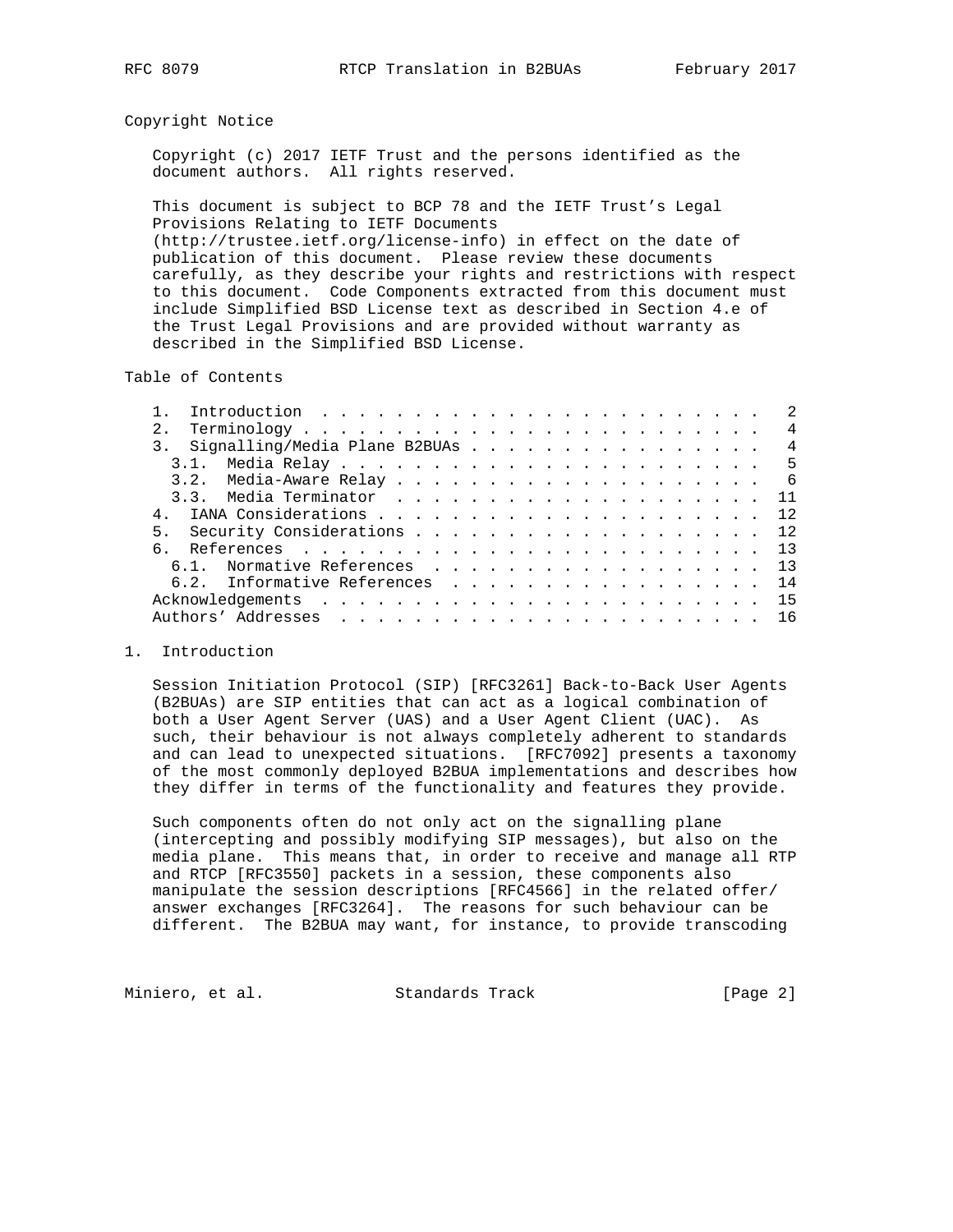functionality for participants with incompatible codecs, or it may need the traffic to be directly handled for different reasons. This can lead to several different topologies for RTP-based communication, as documented in [RFC7667].

 Whatever the reason, such behaviour does not come without a cost. In fact, whenever a media-aware component is placed on the path between two or more participants that want to communicate by means of RTP/ RTCP, the end-to-end nature of such protocols is broken. While this may not be a problem for RTP packets, which can be quite easily relayed, it definitely can cause serious issue for RTCP messages, which carry important information and feedback on the communication quality the participants are experiencing. Consider, for instance, the simple scenario only involving two participants and a single RTP session depicted in Figure 1:

|       | $===$ SSRC1 $==$ > |       | $ == $ SSRC3 $== $      |     |
|-------|--------------------|-------|-------------------------|-----|
| Alice |                    | B2BUA |                         | B∩h |
|       | $s ==$ SSRC2 ===1  |       | $  \leq ==$ SSRC4 === 1 |     |
|       |                    |       |                         |     |

#### Figure 1: B2BUA Modifying RTP Headers

 In this common scenario, a participant (Alice) is communicating with another participant (Bob) as a result of a signalling session managed by a B2BUA: this B2BUA is also on the media path between the two and is acting as a Media Relay. This means that two separate RTP sessions are involved (one per side), each carrying two RTP streams (one per media direction). As part of this process, the B2BUA is also rewriting some of the RTP header information on the way. In this example, just the Synchronization Source (SSRC) of the incoming RTP streams is changed, but more information may be modified as well (e.g., sequence numbers, timestamps, etc.). In particular, whenever Alice sends an RTP packet, she sets her SSRC (SSRC1) in the RTP header of her RTP source stream. The B2BUA rewrites the SSRC (SSRC3) before relaying the packet to Bob. At the same time, RTP packets sent by Bob (SSRC4) get their SSRC rewritten as well (SSRC2) before being relayed to Alice.

 Assuming now that Alice needs to inform Bob that she has lost several packets in the last few seconds, she will place the related received RTP stream SSRC she is aware of (SSRC2) together with her own (SSRC1) in RTCP Reports and/or NACKs. Since the B2BUA is making use of different SSRCs for the RTP streams in the RTP session it established with each participant, blindly relaying Alice's incoming RTCP messages to Bob would cause issues. These RTCP messages would reference SSRCs Bob doesn't know about, which would result in

Miniero, et al. Standards Track [Page 3]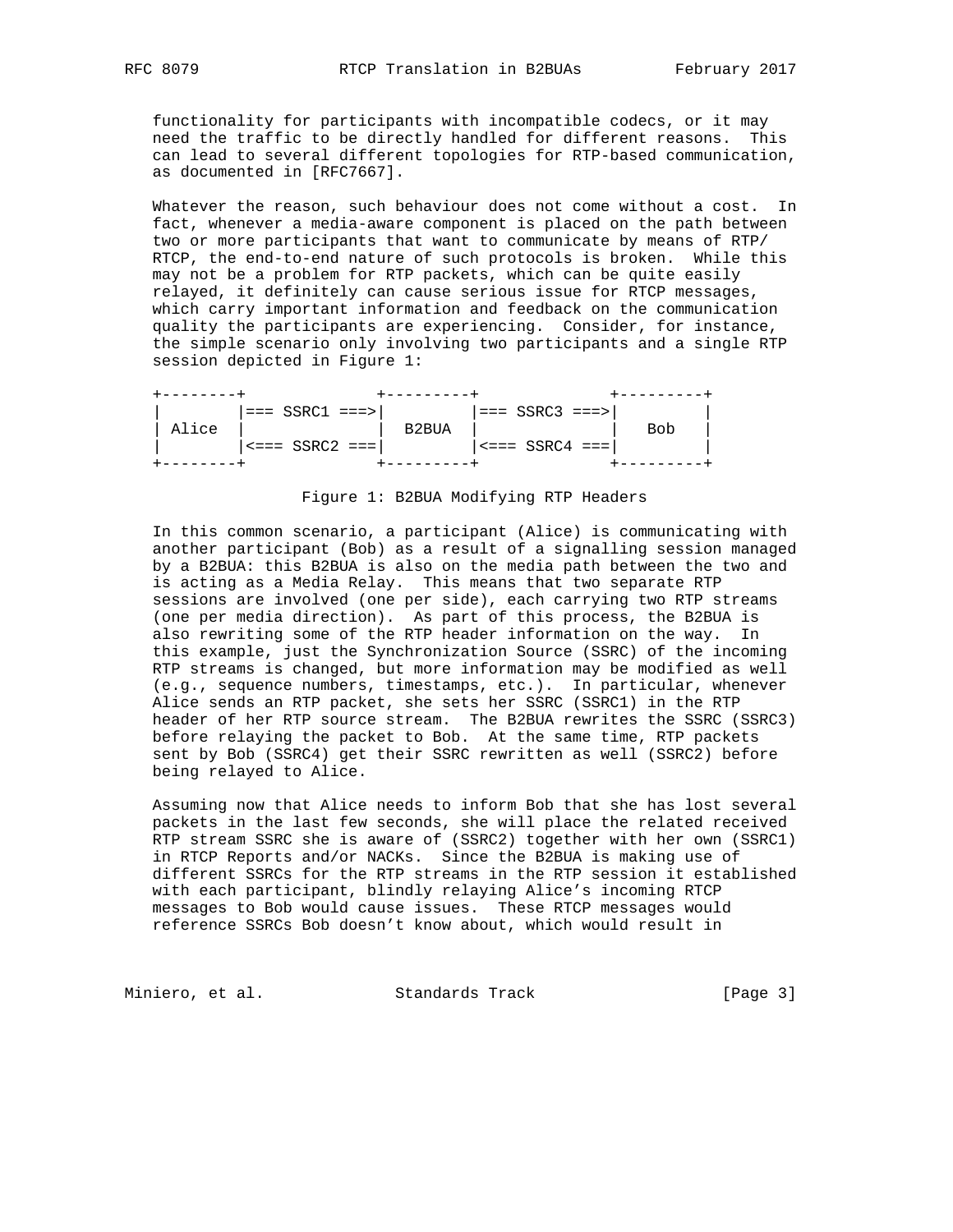precious feedback being dropped. In fact, Bob is only aware of SSRC4 (the one his source RTP stream uses) and SSRC3 (the one he's receiving from the B2BUA in the received RTP stream) and knows nothing about SSRC1 and SSRC2 in the messages he received instead. Considering the feedback being dropped because of this may contain precious information (e.g., related to packet loss, congestion, and other network issues or considerations), the inability to take them into account may lead to severe issues. For instance, Bob may flood Alice with more media packets she can handle and/or not retransmit the packets she missed and asked for. This may easily lead to a very bad communication experience, if not eventually to an unwanted termination of the communication itself.

 This is just a trivial example that, together with additional scenarios, will be addressed in the following sections. Nevertheless, it is a valid example of how such a simple mishandling of precious information may lead to serious consequences. This is especially true if we picture more complex scenarios involving several participants at the same time, multiple RTP sessions (e.g., a video stream along audio) rather than a single one, redundancy RTP streams, SSRC multiplexing, and so on. Considering how common B2BUA deployments are, it is very important for them to properly address RTCP messages in order to be sure that their activities on the media plane do not break or interfere with anything relevant to the session.

2. Terminology

 The key words "MUST", "MUST NOT", "REQUIRED", "SHALL", "SHALL NOT", "SHOULD", "SHOULD NOT", "RECOMMENDED", "MAY", and "OPTIONAL" in this document are to be interpreted as described in [RFC2119].

 In addition, this document uses, where relevant, the RTP-related terminology defined in [RFC7656].

## 3. Signalling/Media Plane B2BUAs

 As described in the Introduction (Section 1), it's very common for B2BUA deployments to act on the media plane rather than just on the signalling plane alone. In particular, [RFC7092] describes three different categories of such B2BUAs: (1) a simple Media Relay that is effectively unaware of anything that is transported; (2) a Media aware Relay that inspects and/or modifies RTP and RTCP messages as they flow by; and (3) a full-fledged media termination entity that terminates and generates RTP and RTCP messages as needed.

Miniero, et al. Standards Track [Page 4]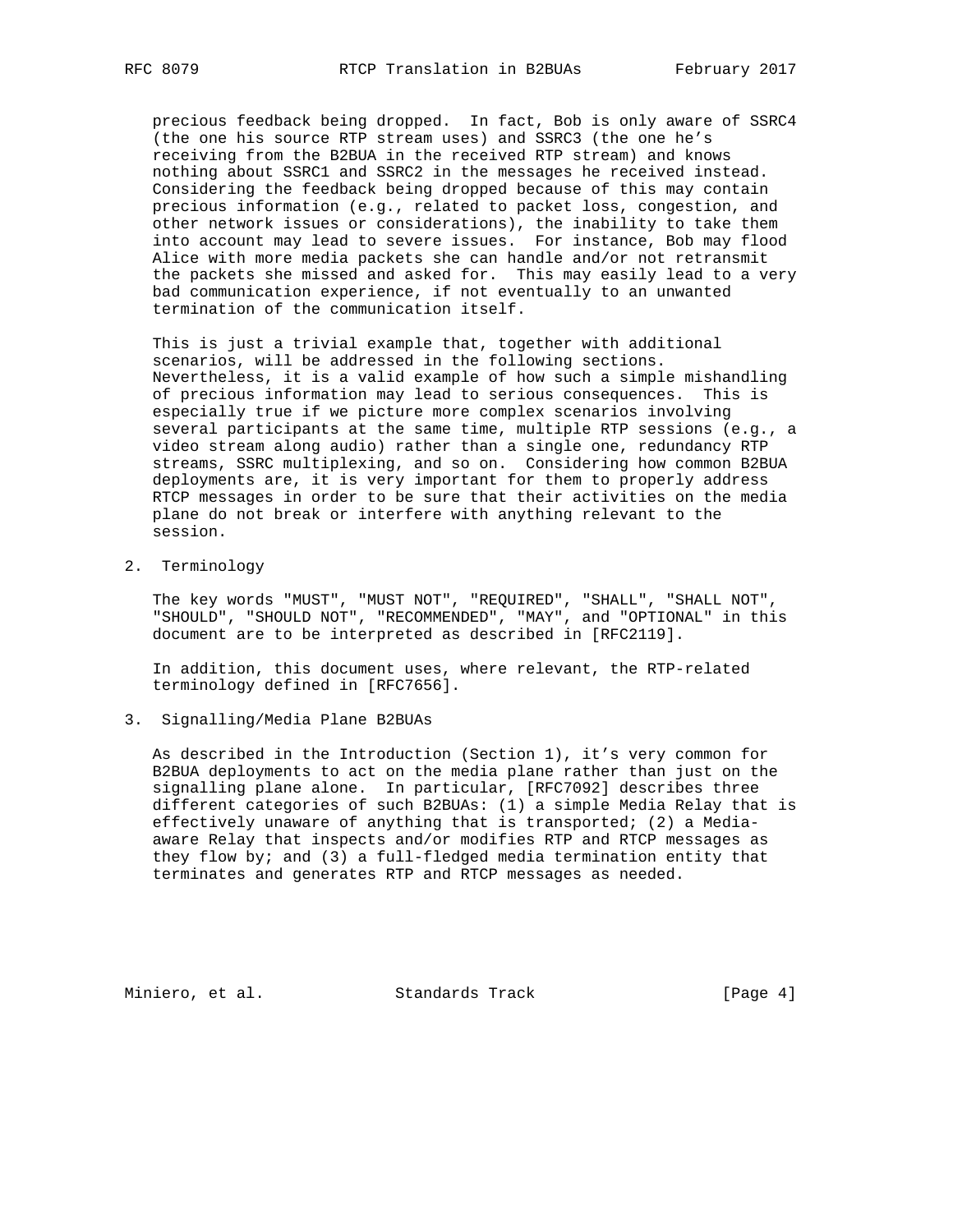[RFC3550] and [RFC7667] already mandate some specific behaviours in the presence of certain topologies. However, due to their mixed nature, B2BUAs sometimes can't or won't implement all relevant specifications. This means that it's not rare to encounter issues that may be avoided with more disciplined behaviour in that regard, that is, if the B2BUAs followed at least a set of guidelines to ensure no known problems occur. For this reason, the following subsections describe the proper behaviour that B2BUAs, whatever above category they fall in, should follow in order not to impact any end to-end RTCP effectiveness.

# 3.1. Media Relay

 A Media Relay, as identified in [RFC7092], simply forwards all RTP and RTCP messages it receives without either inspecting or modifying them. Using the terminology in "RTP Topologies" [RFC7667], this can be seen as an RTP Transport Translator. As such, B2BUAs acting as Media Relays are not aware of what traffic they're handling. This means that both packet payloads and packet headers are opaque to them. Many Session Border Controllers (SBCs) implement this kind of behaviour, e.g., when acting as a bridge between an inner and outer network.

 Considering that all headers and identifiers in both RTP and RTCP are left untouched, issues like the SSRC mismatch described in the previous section would not occur. However, similar problems could still happen for different reasons, for instance, if the session description prepared by the B2BUA, whether it has been modified or not, ends up providing incorrect information. This may happen, for example, if the Session Description Protocol (SDP) on either side contains 'ssrc' [RFC5576] attributes that don't match the actual SSRC being advertised on the media plane or if the B2BUA advertised support for NACK because it implements it while the original INVITE didn't. Such issues might occur, for instance, when the B2BUA acting as a Media Relay is generating a new session description when bridging an incoming call rather than using the original session description. This may cause participants to find a mismatch between the SSRCs advertised in the SDP and the ones actually observed in RTP and RTCP messages or to have them either ignore or generate RTCP feedback packets that were not explicitly advertised as supported.

 In order to prevent such an issue, a Media Relay B2BUA SHOULD forward all the SSRC- and RTCP-related SDP attributes when handling a multimedia session setup between participants: this includes attributes like 'ssrc' [RFC3261], 'rtcp-fb' [RFC4585], 'rtcp-xr attrib' [RFC3611], and others. However, certain SDP attributes may lead to call failures when forwarded by a Media Relay, as they have an implied assumption that the attribute describes the immediate

Miniero, et al. Standards Track [Page 5]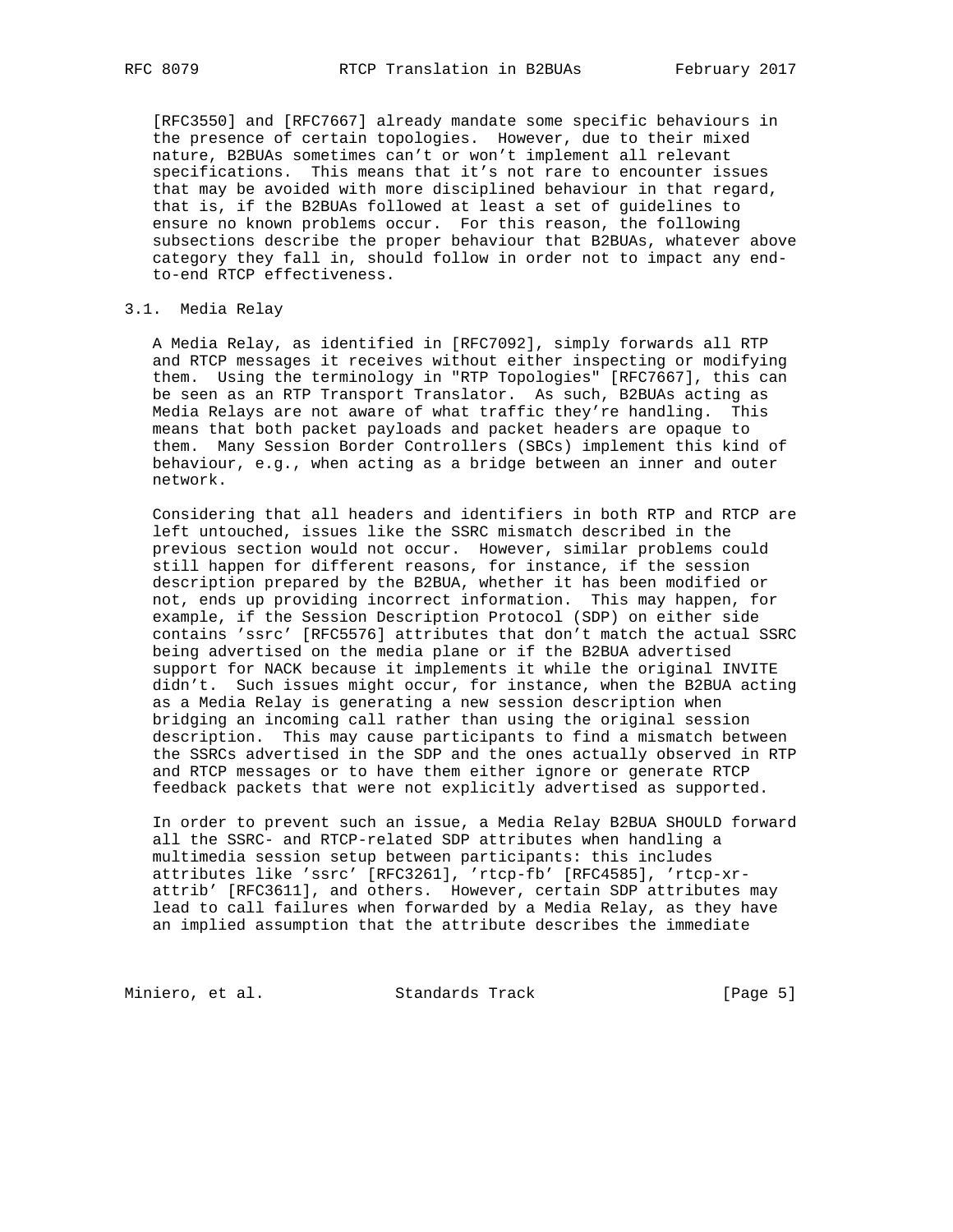peer. A clear example of this is the 'rtcp' [RFC3605] attribute, which describes the expected RTCP peer port. Other attributes might include the immediate peer's IP address, preferred transport, etc. In general, the guideline is to require rewriting of attributes that are implicitly describing the immediate peer. B2BUAs SHOULD forward all other SDP attributes in order to avoid breaking additional functionality that endpoints may be relying on. If implementors have doubts about whether this guidance applies to a specific attribute, they should test to determine if call failures occur.

 The cited 'rtcp' example is also relevant whenever RTP/RTCP multiplexing [RFC5761] support is being negotiated. If the B2BUA acting as a Media Relay is unaware of the specifics of the traffic it is handling, and as such may not have RTP/RTCP parsing capabilities, it SHOULD reject RTP/RTCP multiplexing by removing the 'rtcp-mux' SDP attribute. If instead the Media Relay is able to parse RTP/RTCP, and can verify that demultiplexing can be performed without any RTP Payload Type rewrites (i.e., no overlap between any RTP Payload Types and the RTCP Payload Type space has been detected), then the B2BUA SHOULD negotiate RTP/RTCP multiplexing support if advertised.

 It is worth mentioning that, by leaving RTCP messages untouched, a Media Relay may also leak information that, according to policies, may need to be hidden or masqueraded, e.g., domain names in CNAME items. Besides, these CNAME items may actually contain IP addresses: this means that, should a NAT be involved in the communication, this may actually result in CNAME collisions, which could indeed break the end-to-end RTCP behaviour. While [RFC7022] can prevent this from happening, there may be implementations that don't make use of it. As such, a B2BUA MAY rewrite CNAME items if any potential collision is detected, even in the Media Relay case. If a B2BUA does indeed decide to rewrite CNAME items, then it MUST generate new CNAMEs following [RFC7022]. The same SHOULD be done if RTP extensions involving CNAMEs are involved (e.g., "urn:ietf:params:rtp hdrext:sdes:cname" [RFC7941]). If that is not possible, e.g., because the Media Relay does not have RTP header editing capabilities or does not support these extensions, then the B2BUA MUST reject the negotiation of such extensions when negotiating the session.

### 3.2. Media-Aware Relay

 A Media-aware Relay, unlike the Media Relay addressed in the previous section, is aware of the media traffic it is handling. This means it inspects RTP and RTCP messages flowing by and may even modify their headers. Using the terminology in [RFC3550], this can be seen as an RTP Translator. A B2BUA implementing this role typically does not inspect the RTP payloads, which would be opaque to them: this means that the actual media would not be manipulated (e.g., transcoded).

Miniero, et al. Standards Track [Page 6]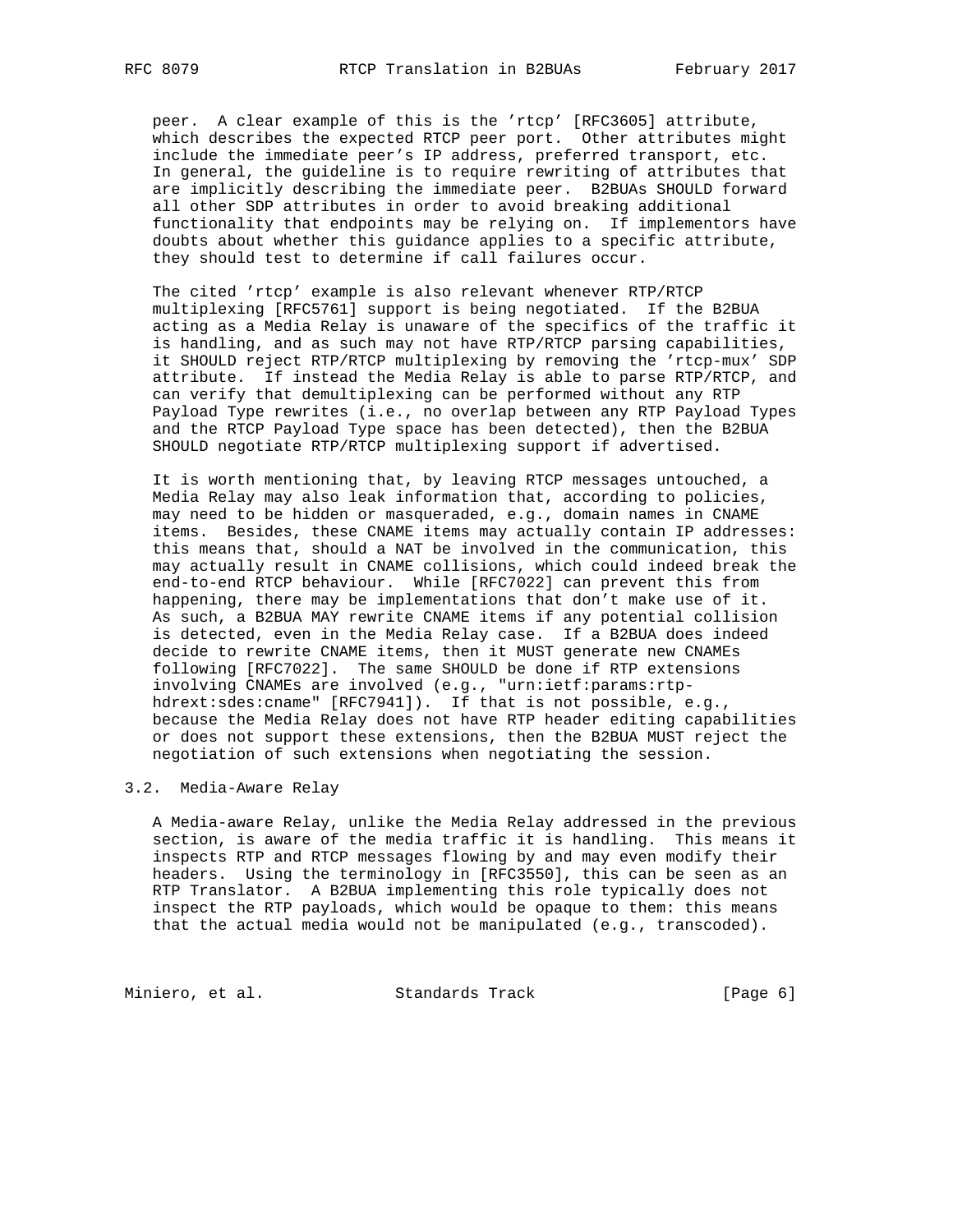This makes them quite different from the Media Relays previously discussed, especially in terms of the potential issues that may occur at the RTCP level. In fact, being able to modify the RTP and RTCP headers, such B2BUAs may end up modifying RTP-related information like SSRC / Contributing Source (CSRC), sequence numbers, timestamps, and others in an RTP stream before forwarding the modified packets to the other interested participants. This means that, if not properly disciplined, such behaviour may easily lead to issues like the one described in the introductory section. For this reason, it is very important for a B2BUA modifying RTP-related information across two related RTP streams to also modify, in a coherent way, the same information in RTCP messages.

 It is worthwhile to point out that such a B2BUA may not necessarily forward all the packets it receives. Selective Forwarding Units (SFUs) [RFC7667], for instance, may be implemented to aggregate or drop incoming RTCP messages while at the same time originating new ones on their own. It is important to clarify that a B2BUA SHOULD NOT randomly drop or forward RTCP feedback of the same type (e.g., a specific XR block type or specific Feedback messages) within the context of the same session as that may lead to confusing, if not broken, feedback to the recipients of the message due to gaps in the communication. As to the messages that are forwarded and/or aggregated, it's important to make sure the information is coherent.

 Besides the behaviour already mandated for RTCP translators in Section 7.2 of [RFC3550], a media-aware B2BUA MUST handle incoming RTCP messages to forward following these guidelines:

Sender Report (SR) [RFC3550]:

 If the B2BUA has changed the SSRC of the sender RTP stream a Sender Report refers to, it MUST update the SSRC in the SR packet header as well. If the B2BUA has changed the SSRCs of other RTP streams too, and any of these streams are addressed in any of the SR Report Blocks, it MUST update the related values in the SR Report Blocks as well. If the B2BUA has also changed the base RTP sequence number when forwarding RTP packets, then this change MUST be reflected in the 'extended highest sequence number received' field in the Report Blocks. In case the B2BUA is acting as a Selective Forwarding Unit (SFU) [RFC7667], it needs to track in the outgoing SR, the relevant number of packets sent, and the total amount of bytes sent to the receiver.

 Receiver Report (RR) [RFC3550]: The guidelines for SR apply to RR as well.

Miniero, et al. Standards Track [Page 7]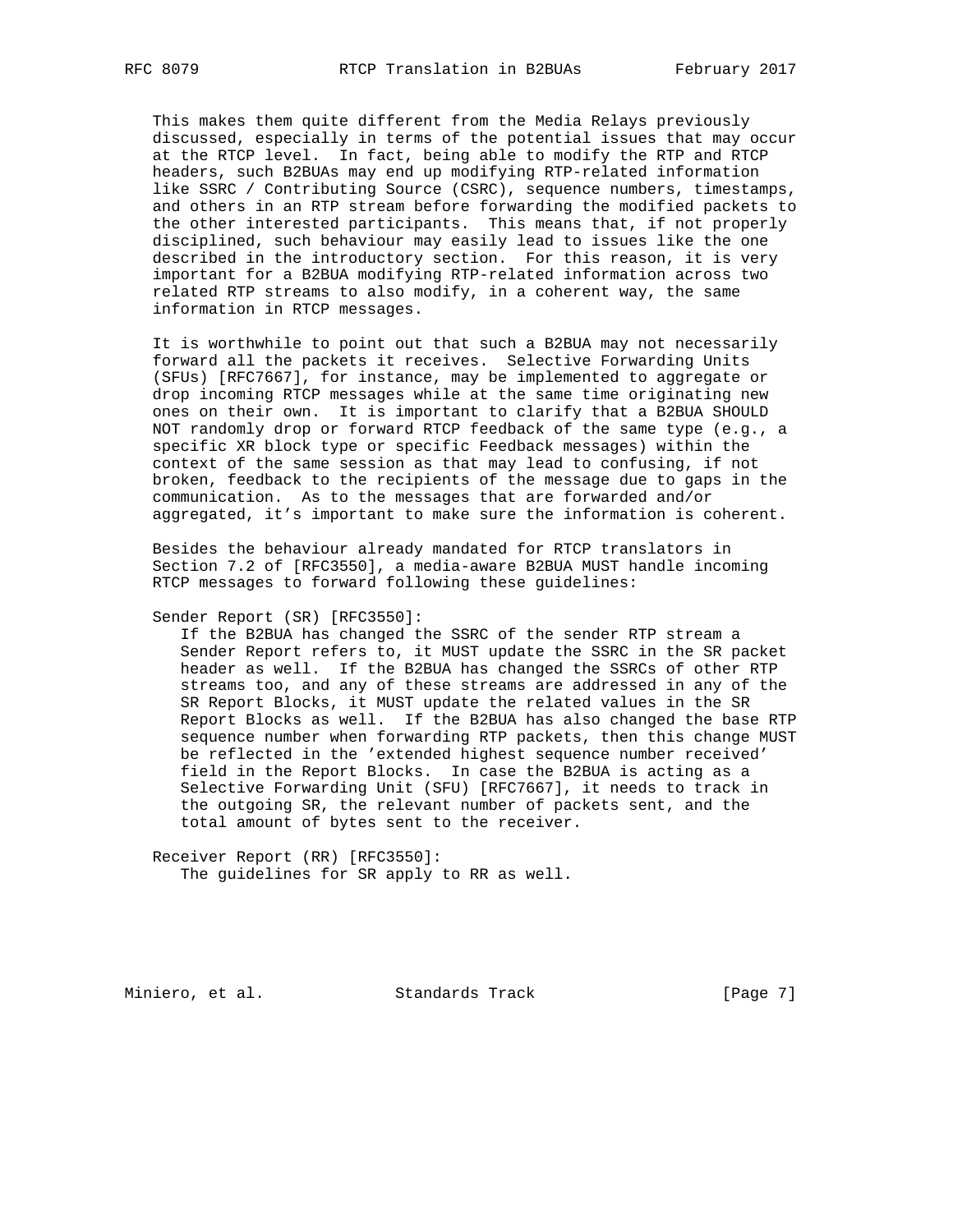Source Description (SDES) [RFC3550]:

 If the B2BUA has changed the SSRC of any RTP stream addressed in any of the chunks of an incoming SDES message, it MUST update the related SSRCs in all the chunks. The same considerations made with respect to CNAME collisions at the end of Section 3.1 apply here as well.

BYE [RFC3550]:

 If the B2BUA has changed the SSRC of any RTP stream addressed in the SSRC/CSRC identifiers included in a BYE packet, it MUST update them in the message.

APP [RFC3550]:

 If the B2BUA has changed the SSRC of any RTP stream addressed in the header of an APP packet, it MUST update the identifier in the message. Should the B2BUA be aware of any specific APP message format that contains additional information related to SSRCs, it SHOULD update them accordingly as well.

Extended Reports (XRs) [RFC3611]:

 If the B2BUA has changed the SSRC of the RTP stream associated with the originator of an XR packet, it MUST update the SSRC in the XR message header. The same guidelines given for SR/RR, with respect to SSRC identifiers in Report Blocks, apply to all the Report Block types in the XR message as well. If the B2BUA has also changed the base RTP sequence number when forwarding RTP packets, then this change MUST be reflected in the 'begin\_seq' and 'end\_seq' fields that are available in most of the Report Block types that are part of the XR specification.

Receiver Summary Information (RSI) [RFC5760]:

 If the B2BUA has changed any SSRC of RTP streams addressed in an RSI packet, it MUST update the SSRC identifiers in the message. This includes the distribution source SSRC, which MUST be rewritten with the one the B2BUA uses to send RTP packets to each sender participant, the summarized SSRC, and when a Collision Sub- Report Block is available, the SSRCs in the related list.

Port Mapping (TOKEN) [RFC6284]:

 If the B2BUA has changed any SSRC of RTP streams addressed in a TOKEN packet, it MUST update the SSRC identifiers in the message. This includes the Packet Sender SSRC, which MUST be rewritten with the one the B2BUA uses to send RTP packets to each sender participant, and the Requesting Client SSRC when the message is a response, which MUST be rewritten using the related sender participant(s) SSRC.

Miniero, et al. Standards Track [Page 8]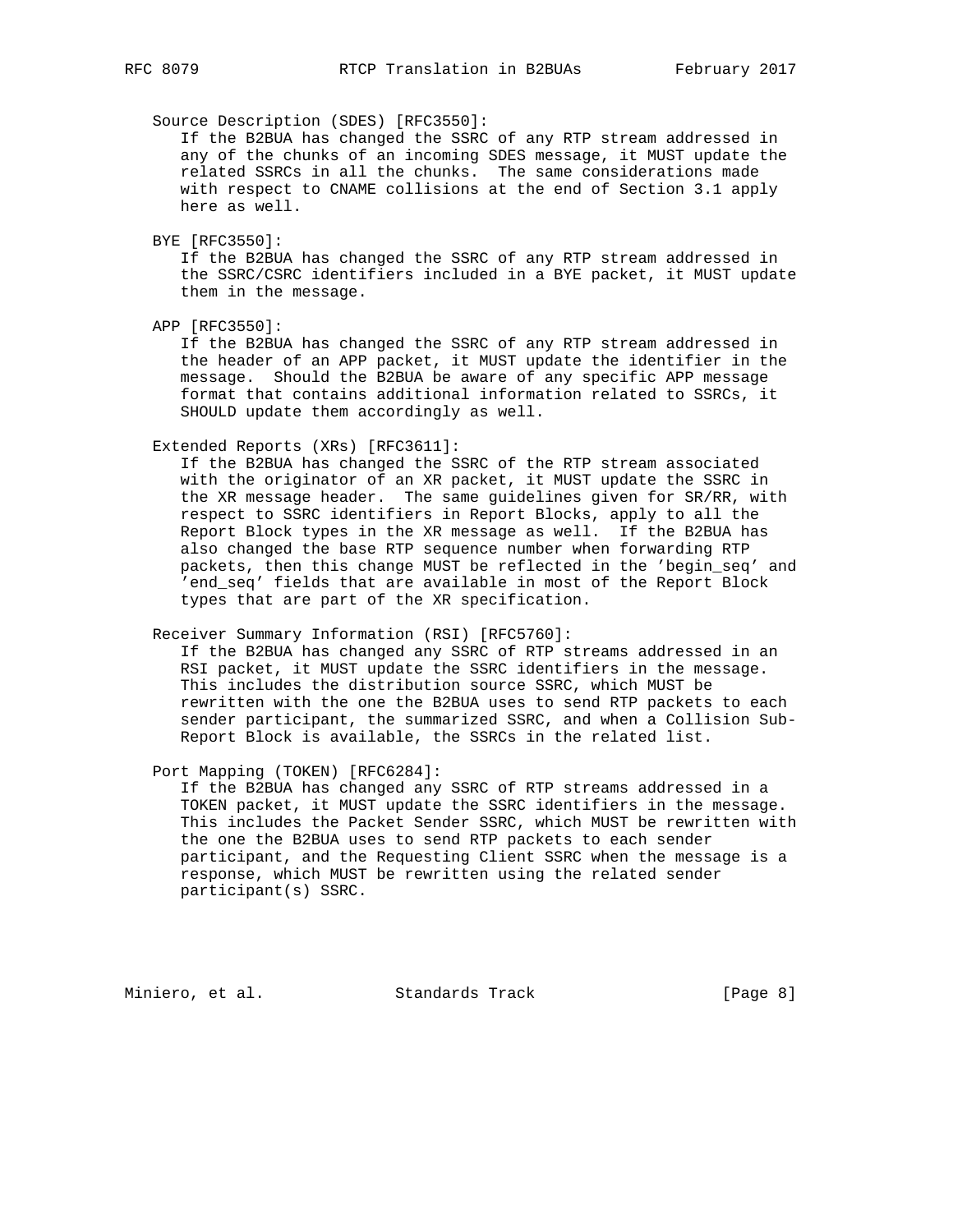## Feedback Messages [RFC4585]:

 All Feedback messages have a common packet format, which includes the SSRC identifier of the Packet Sender and the SSRC identifier of the media source the feedback is related to. Just as described for the previous messages, these SSRC identifiers MUST be updated in the message if the B2BUA has changed the SSRC of the RTP streams addressed there. It MUST NOT, however, change a media source SSRC that was originally set to zero, unless zero is actually the SSRC that was chosen by one of the involved endpoints, in which case the above-mentioned rules as to SSRC rewriting apply. Considering that many Feedback messages also include additional data as part of their specific Feedback Control Information (FCI), a media-aware B2BUA MUST take care of them accordingly, if it can parse and regenerate them, according to the following guidelines:

NACK [RFC4585]:

 A media-aware B2BUA MUST properly rewrite the Packet ID (PID) of all addressed lost packets in the NACK FCI if it changed the RTP sequence numbers.

TMMBR/TMMBN/FIR/TSTR/TSTN/VBCM [RFC5104]:

 A media-aware B2BUA MUST properly rewrite the additional SSRC identifier in the specific FCI if it changed the related RTP SSRC of the media sender.

Receiver Estimated Max Bitrate (REMB) [RTCP-REMB]:

 [RTCP-REMB] describes an RTCP payload-specific Feedback message that reports the receiver's available bandwidth to the sender. As of the time of this writing, REMB has been widely deployed but has not been standardized. The REMB mechanism will not function correctly across a media-aware B2BUA that changes the SSRC of the media sender unless it also changes the SSRC values in the REMB packet.

# Explicit Congestion Notification (ECN) [RFC6679]: The same guidelines given for SR/RR management apply, considering the presence of sequence numbers in the ECN Feedback Report format. For the management of RTCP XR ECN Summary Report messages, the same guidelines given for generic XR messages apply.

 Apart from the generic guidelines related to Feedback messages, no additional modifications are needed for Picture Loss Indication (PLI), Slice Lost Indication (SLI), and Reference Picture Selection Indication (RPSI) Feedback messages.

Miniero, et al. Standards Track [Page 9]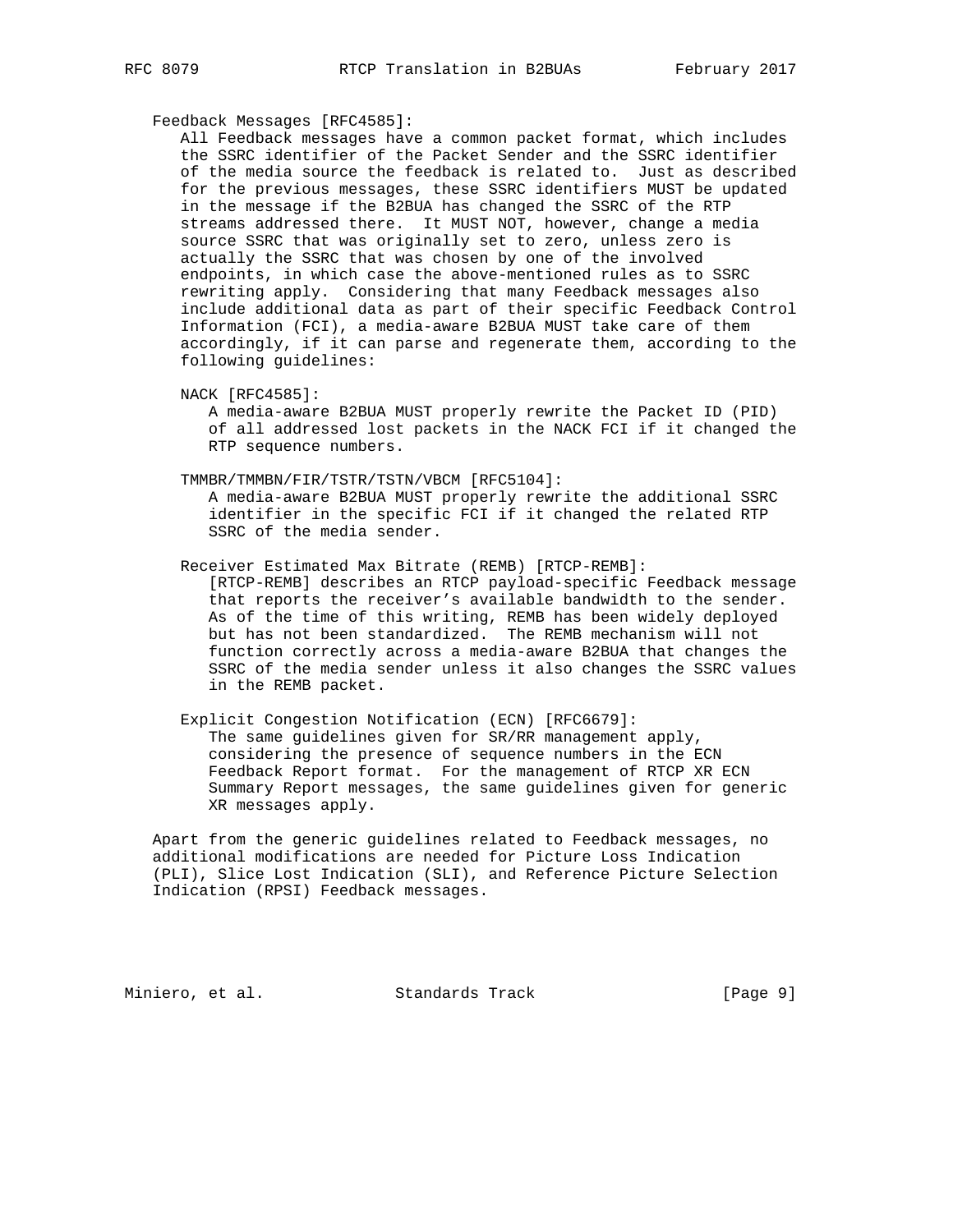Of course, the same considerations about the need for SDP and RTP/ RTCP information to be coherent applies to media-aware B2BUAs. This means that, if a B2BUA changes any SSRC, it MUST update the related 'ssrc' attributes, if present, before sending it to the recipient. Besides, it MUST rewrite the 'rtcp' attribute if provided. At the same time, while a media-aware B2BUA is typically able to inspect/ modify RTCP messages, it may not support all RTCP messages. This means that a B2BUA may choose to drop RTCP messages it can't parse. In that case, a media-aware B2BUA MUST advertise its RTCP level of support in the SDP in a coherent way in order to prevent, for instance, a UAC from sending NACK messages that would never reach the intended recipients. It's important to point out that, in case a compound RTCP packet was received and any RTCP message in it needs to be dropped, then the B2BUA SHOULD NOT drop the whole compound RTCP packet, but only the selected messages.

 The same considerations on CNAMEs made in regard to Media Relays apply to Media-aware Relays as well. Specifically, if RTP extensions involving CNAMEs are involved (e.g., "urn:ietf:params:rtp hdrext:sdes:cname" [RFC7941]) and negotiated because the B2BUA supports them, then the B2BUA MUST update the CNAME value in there as well, if it was changed. It is worth pointing out that, if the new CNAME is larger than the old one, this would result in a larger RTP packet than originally received. If the length of the updated packet exceeds the MTU of any of the networks the packet will traverse, this can result in the packet being dropped and lost by the recipient.

 A different set of considerations is worthwhile for RTP/RTCP multiplexing [RFC5761] and Reduced-Size RTCP [RFC5506]. While the former allows for a better management of network resources by multiplexing RTP packets and RTCP messages over the same transport, the latter allows for a compression of RTCP messages, thus leading to less network traffic. For RTP/RTCP multiplexing, a B2BUA acting as a Media Relay may use it on either RTP session independently. This means that, for instance, a Media Relay B2BUA may use RTP/RTCP multiplexing on one side of the communication and not use it on the other side, if the endpoint does not support it. This allows for a better management of network resources on the side that does support it. In case any of the parties in the communications supports it and the B2BUA does too, the related 'rtcp-mux' SDP attribute MUST be forwarded on the other side(s). If the B2BUA detects that any of the parties in the communication do not support the feature, it may decide to either disable it entirely or still advertise it for the RTP sessions with parties that do support it. In case the B2BUA decides to involve RTP/RTCP multiplexing, it MUST ensure that there are no conflicting RTP Payload Type numbers on either side. When there are, it MUST rewrite RTP Payload Type numbers to prevent

Miniero, et al. Standards Track [Page 10]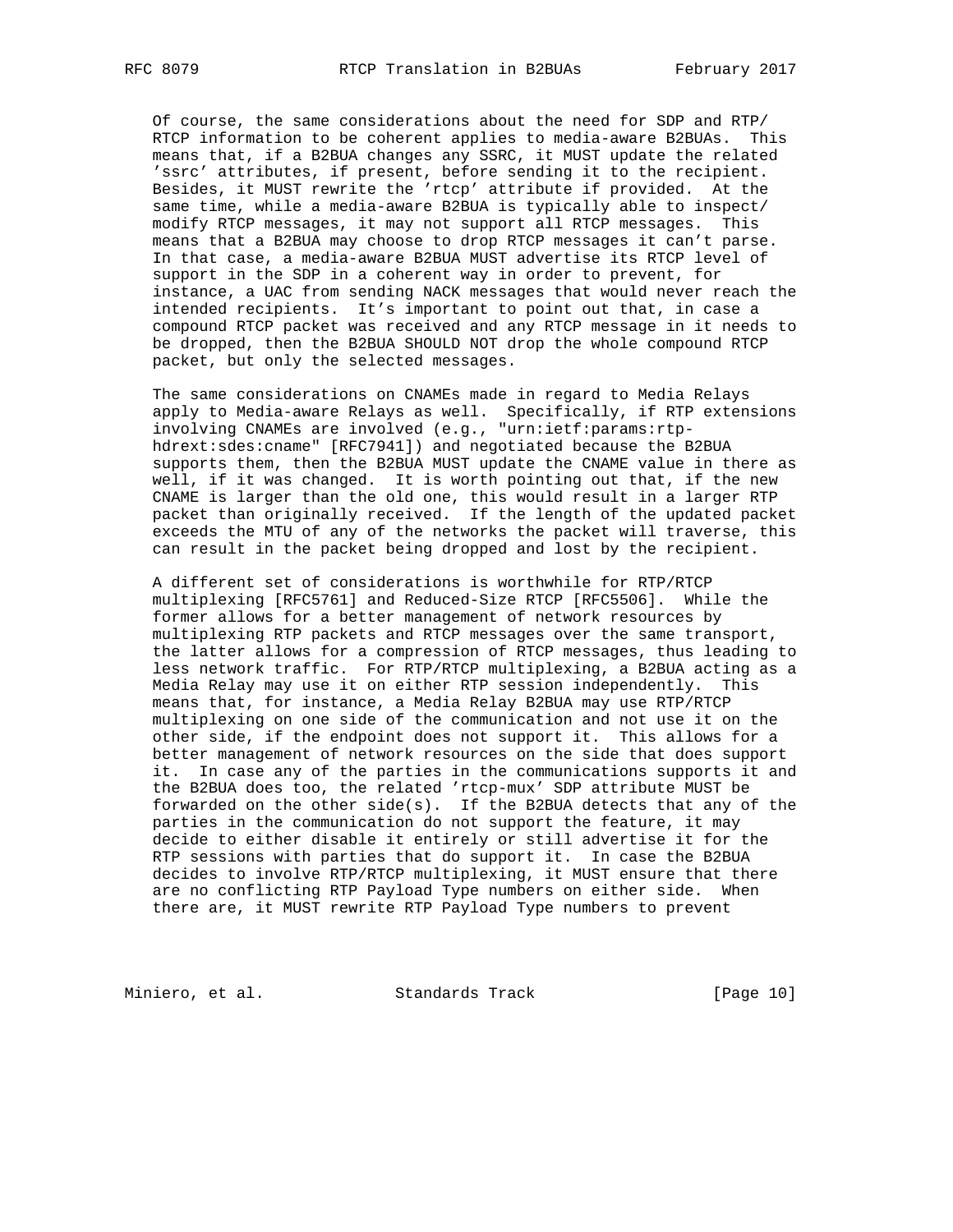conflicts in the session where the RTP/RTCP multiplexing is applied. Should RTP Payload Types be rewritten, the related information in the SDP MUST be updated accordingly.

 For Reduced-Size RTCP, the considerations are a bit different. In fact, while a Media Relay B2BUA may choose to use it on the side that supports it and not on the side that doesn't, there are several reasons for discouraging such behaviour. While Reduced-Size allows for less network traffic related to RTCP messaging in general, this gain may lead a Reduced-Size RTCP implementation to also issue a higher rate of RTCP Feedback messages. This would result in increased RTCP traffic on the side that does not support Reduced-Size and could, as a consequence, actually be counterproductive if the available bandwidth is different on the two sides. Negotiating a session with both sides would allow the B2BUA to discover which one supports Reduced-Size and which doesn't and decide whether or not to allow the sides to independently use Reduced-Size. Should the B2BUA decide to disable the feature on all sides, which is suggested in case Reduced-Size is not supported by all parties involved, it MUST NOT advertise support for the Reduced-Size RTCP functionality on either side, by removing the 'rtcp-rsize' attribute from the SDP.

### 3.3. Media Terminator

 A Media Terminator B2BUA, unlike simple Media Relays and media-aware ones, is able to terminate media itself. As such, it can inspect and/or modify RTP payloads as well. This means that such components, for instance, can act as media transcoders and/or originate specific RTP media. Using the terminology in "RTP Topologies" [RFC7667], this can be seen as an RTP Media Translator. Such a topology can also be seen as a back-to-back RTP session through a middlebox, as described in Section 3.2.2 of [RFC7667]. Such a capability makes them quite different from the previously introduced B2BUA typologies. Since such a B2BUA would terminate RTP itself, it can take care of the related statistics and feedback functionality directly, with no need to simply relay any message between the participants in the multimedia session.

 For this reason, no specific guideline is needed to ensure a proper end-to-end RTCP behaviour in such scenarios, because most of the time, there would be no end-to-end RTCP interaction among the involved participants in the first place. Nevertheless, should any RTCP message actually need to be forwarded to another participant in the multimedia session, the same guidelines provided for the media aware B2BUA case apply.

 For RTP/RTCP multiplexing support, the same considerations already given for the Media Relay management also apply to Media Terminators.

Miniero, et al. Standards Track [Page 11]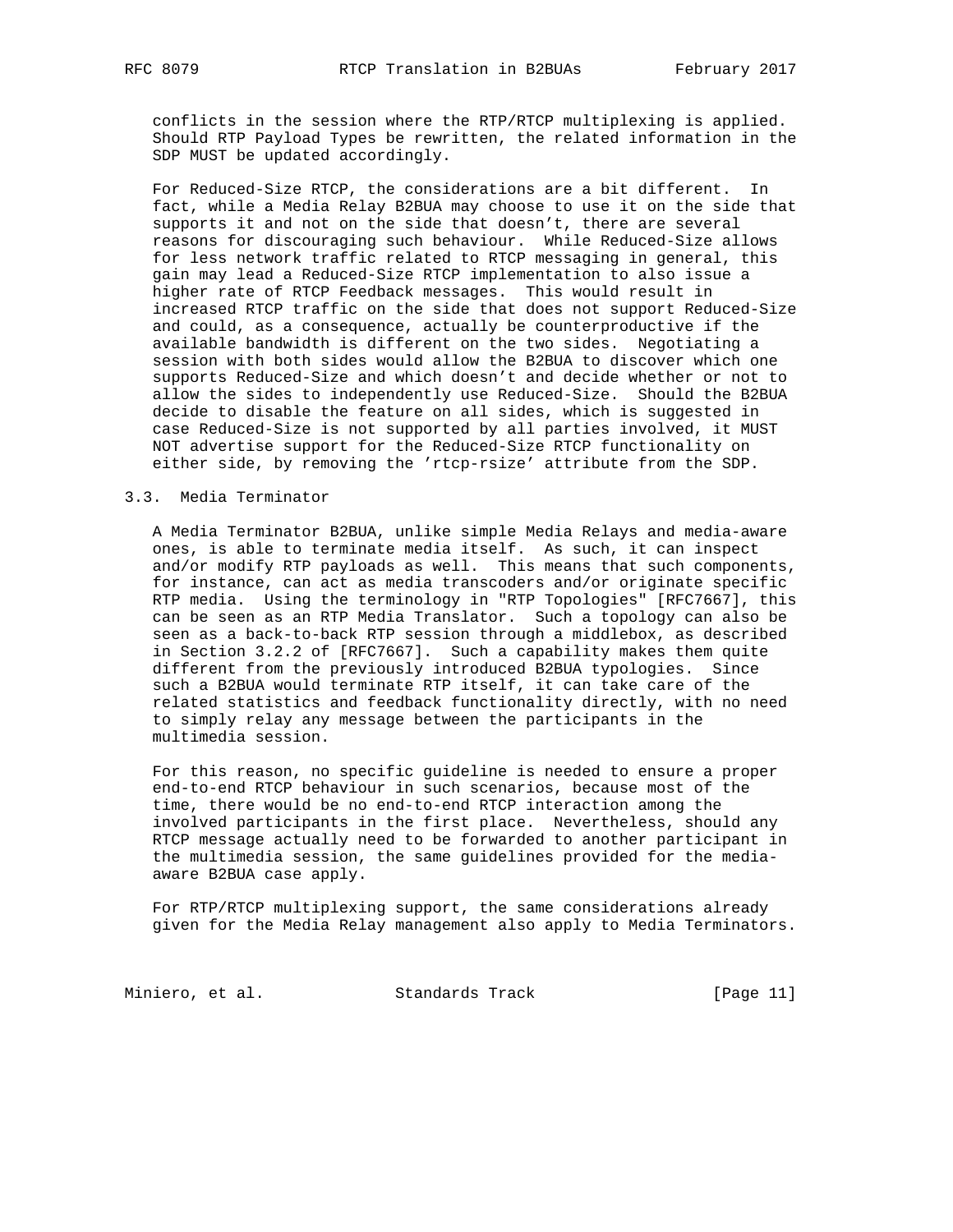Some different considerations might be given as to the Reduced-Size RTCP functionality instead. In fact, in the Media Terminator case, it is safe to use the feature independently on each side, as the B2BUA would terminate RTCP. In that case, the B2BUA SHOULD advertise and negotiate support for Reduced-Size if available and MUST NOT otherwise.

4. IANA Considerations

This document does not require any IANA actions.

5. Security Considerations

 The discussion in the previous sections on the management of RTCP messages by a B2BUA worked under the assumption that the B2BUA has actual access to the RTP/RTCP information itself. This is indeed true if we assume that plain RTP and RTCP are being handled, but they may not be once any security is enforced on RTP packets and RTCP messages by means of Secure RTP (SRTP) [RFC3711].

 While typically not an issue in the Media Relay case, where RTP and RTCP packets are forwarded without any modification regardless of whether or not security is involved, this could definitely have an impact on Media-aware Relays and Media Terminator B2BUAs. As simple example, if we envisage an SRTP / Secure RTCP (SRTCP) session across a B2BUA where the B2BUA itself has no access to the keys used to secure the session, there would be no way to manipulate SRTP headers without violating the hashing on the packet. At the same time, there would be no way to rewrite the RTCP information accordingly either.

 For this reason, it is important to point out that the operations described in the previous sections are only possible if the B2BUA has a way to effectively manipulate the packets and messages flowing by. This means that, when media security is involved, only the Media Relay scenario can be properly addressed. Attempting to cover Media aware Relay and Media Termination scenarios when involving secure sessions will inevitably lead to the B2BUA acting as a man in the middle; consequently, its behaviour is unspecified and discouraged. More considerations on this are provided in [RFC7879].

 It is also worth pointing out that there are scenarios where an improper management of RTCP messaging across a B2BUA may lead, willingly or not, to situations not unlike an attack. As a simple example, improper management of an REMB Feedback message containing, e.g., information on the limited bandwidth availability for a user, may lead to missing or misleading information to its peer. This may cause the peer to increase the encoder bitrate, maybe up to a point where a user with poor connectivity will inevitably be choked by an

Miniero, et al. Standards Track [Page 12]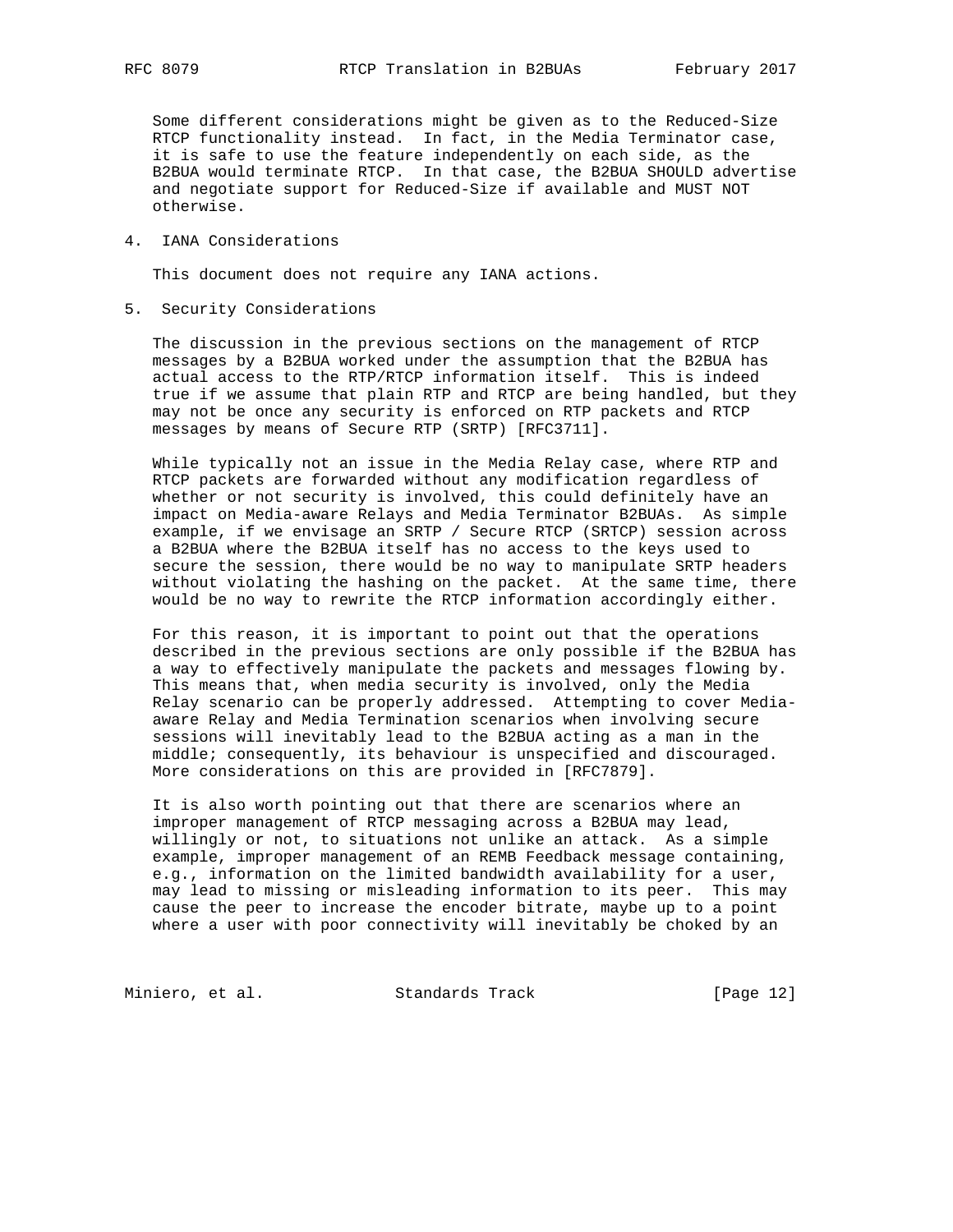amount of data it cannot process. This scenario may thus result in what looks like a Denial-of-Service (DoS) attack towards the user.

- 6. References
- 6.1. Normative References
	- [RFC2119] Bradner, S., "Key words for use in RFCs to Indicate Requirement Levels", BCP 14, RFC 2119, DOI 10.17487/RFC2119, March 1997, <http://www.rfc-editor.org/info/rfc2119>.
	- [RFC3261] Rosenberg, J., Schulzrinne, H., Camarillo, G., Johnston, A., Peterson, J., Sparks, R., Handley, M., and E. Schooler, "SIP: Session Initiation Protocol", RFC 3261, DOI 10.17487/RFC3261, June 2002, <http://www.rfc-editor.org/info/rfc3261>.
	- [RFC3264] Rosenberg, J. and H. Schulzrinne, "An Offer/Answer Model with Session Description Protocol (SDP)", RFC 3264, DOI 10.17487/RFC3264, June 2002, <http://www.rfc-editor.org/info/rfc3264>.
	- [RFC3550] Schulzrinne, H., Casner, S., Frederick, R., and V. Jacobson, "RTP: A Transport Protocol for Real-Time Applications", STD 64, RFC 3550, DOI 10.17487/RFC3550, July 2003, <http://www.rfc-editor.org/info/rfc3550>.
	- [RFC3611] Friedman, T., Ed., Caceres, R., Ed., and A. Clark, Ed., "RTP Control Protocol Extended Reports (RTCP XR)", RFC 3611, DOI 10.17487/RFC3611, November 2003, <http://www.rfc-editor.org/info/rfc3611>.
	- [RFC4566] Handley, M., Jacobson, V., and C. Perkins, "SDP: Session Description Protocol", RFC 4566, DOI 10.17487/RFC4566, July 2006, <http://www.rfc-editor.org/info/rfc4566>.
	- [RFC4585] Ott, J., Wenger, S., Sato, N., Burmeister, C., and J. Rey, "Extended RTP Profile for Real-time Transport Control Protocol (RTCP)-Based Feedback (RTP/AVPF)", RFC 4585, DOI 10.17487/RFC4585, July 2006, <http://www.rfc-editor.org/info/rfc4585>.
	- [RFC5104] Wenger, S., Chandra, U., Westerlund, M., and B. Burman, "Codec Control Messages in the RTP Audio-Visual Profile with Feedback (AVPF)", RFC 5104, DOI 10.17487/RFC5104, February 2008, <http://www.rfc-editor.org/info/rfc5104>.

Miniero, et al. Standards Track [Page 13]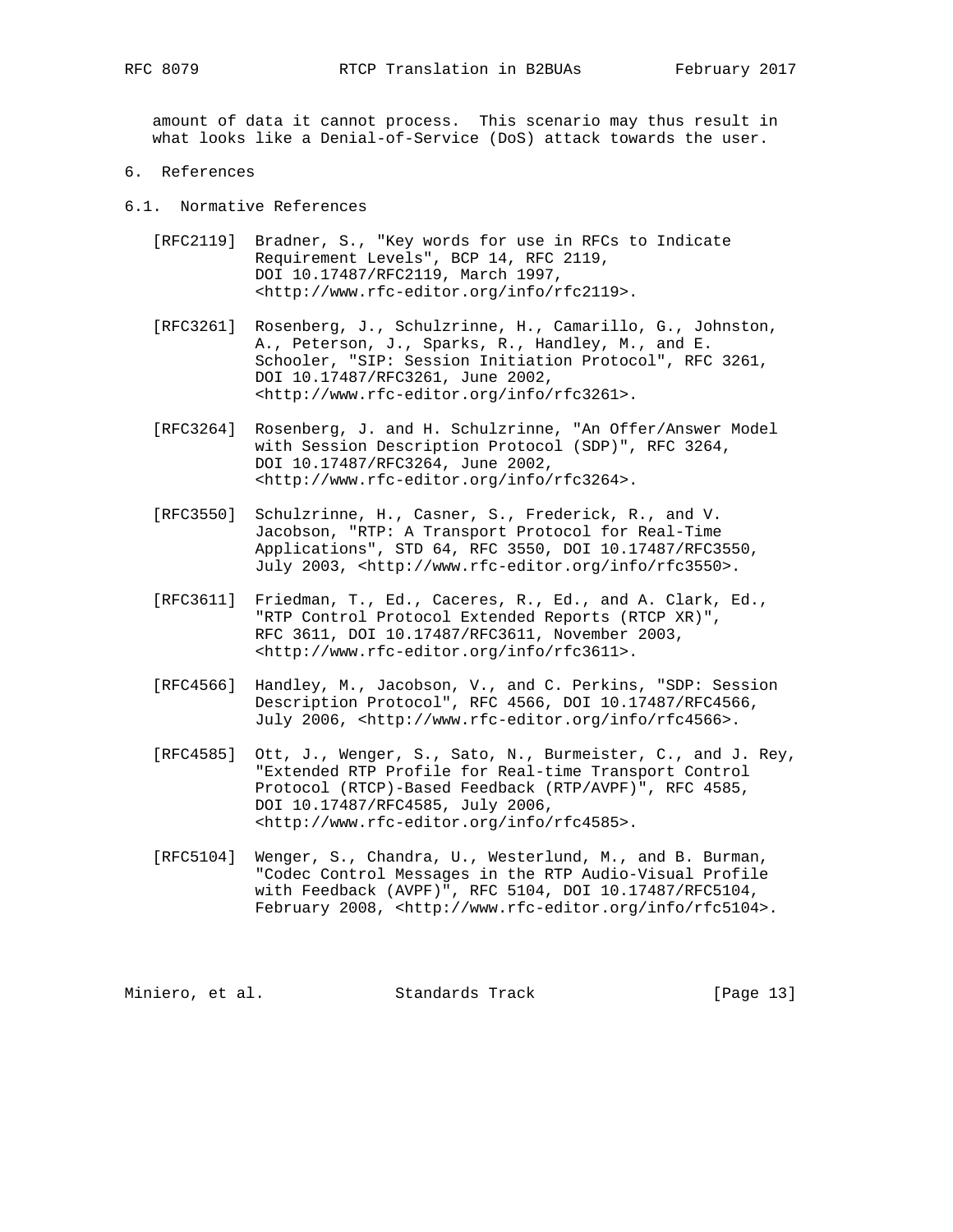- [RFC5506] Johansson, I. and M. Westerlund, "Support for Reduced-Size Real-Time Transport Control Protocol (RTCP): Opportunities and Consequences", RFC 5506, DOI 10.17487/RFC5506, April 2009, <http://www.rfc-editor.org/info/rfc5506>.
- [RFC5760] Ott, J., Chesterfield, J., and E. Schooler, "RTP Control Protocol (RTCP) Extensions for Single-Source Multicast Sessions with Unicast Feedback", RFC 5760, DOI 10.17487/RFC5760, February 2010, <http://www.rfc-editor.org/info/rfc5760>.
- [RFC5761] Perkins, C. and M. Westerlund, "Multiplexing RTP Data and Control Packets on a Single Port", RFC 5761, DOI 10.17487/RFC5761, April 2010, <http://www.rfc-editor.org/info/rfc5761>.
- [RFC6284] Begen, A., Wing, D., and T. Van Caenegem, "Port Mapping between Unicast and Multicast RTP Sessions", RFC 6284, DOI 10.17487/RFC6284, June 2011, <http://www.rfc-editor.org/info/rfc6284>.
- [RFC6679] Westerlund, M., Johansson, I., Perkins, C., O'Hanlon, P., and K. Carlberg, "Explicit Congestion Notification (ECN) for RTP over UDP", RFC 6679, DOI 10.17487/RFC6679, August 2012, <http://www.rfc-editor.org/info/rfc6679>.
- [RFC7022] Begen, A., Perkins, C., Wing, D., and E. Rescorla, "Guidelines for Choosing RTP Control Protocol (RTCP) Canonical Names (CNAMEs)", RFC 7022, DOI 10.17487/RFC7022, September 2013, <http://www.rfc-editor.org/info/rfc7022>.
- [RFC7656] Lennox, J., Gross, K., Nandakumar, S., Salgueiro, G., and B. Burman, Ed., "A Taxonomy of Semantics and Mechanisms for Real-Time Transport Protocol (RTP) Sources", RFC 7656, DOI 10.17487/RFC7656, November 2015, <http://www.rfc-editor.org/info/rfc7656>.
- [RFC7941] Westerlund, M., Burman, B., Even, R., and M. Zanaty, "RTP Header Extension for the RTP Control Protocol (RTCP) Source Description Items", RFC 7941, DOI 10.17487/RFC7941, August 2016, <http://www.rfc-editor.org/info/rfc7941>.

6.2. Informative References

 [RFC3605] Huitema, C., "Real Time Control Protocol (RTCP) attribute in Session Description Protocol (SDP)", RFC 3605, DOI 10.17487/RFC3605, October 2003, <http://www.rfc-editor.org/info/rfc3605>.

Miniero, et al. Standards Track [Page 14]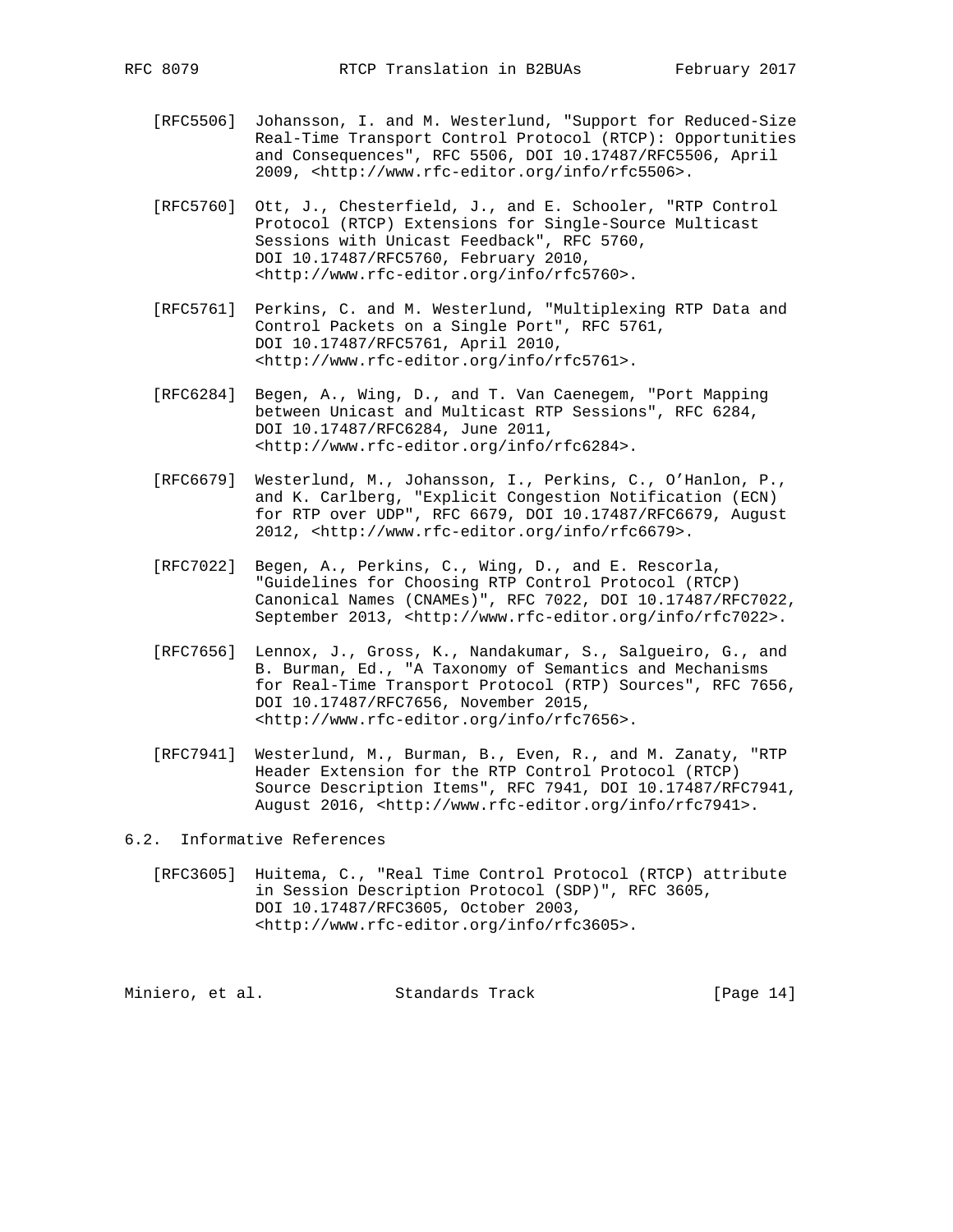- [RFC3711] Baugher, M., McGrew, D., Naslund, M., Carrara, E., and K. Norrman, "The Secure Real-time Transport Protocol (SRTP)", RFC 3711, DOI 10.17487/RFC3711, March 2004, <http://www.rfc-editor.org/info/rfc3711>.
- [RFC5576] Lennox, J., Ott, J., and T. Schierl, "Source-Specific Media Attributes in the Session Description Protocol (SDP)", RFC 5576, DOI 10.17487/RFC5576, June 2009, <http://www.rfc-editor.org/info/rfc5576>.
- [RFC7092] Kaplan, H. and V. Pascual, "A Taxonomy of Session Initiation Protocol (SIP) Back-to-Back User Agents", RFC 7092, DOI 10.17487/RFC7092, December 2013, <http://www.rfc-editor.org/info/rfc7092>.
- [RFC7667] Westerlund, M. and S. Wenger, "RTP Topologies", RFC 7667, DOI 10.17487/RFC7667, November 2015, <http://www.rfc-editor.org/info/rfc7667>.
- [RFC7879] Ravindranath, R., Reddy, T., Salgueiro, G., Pascual, V., and P. Ravindran, "DTLS-SRTP Handling in SIP Back-to-Back User Agents", RFC 7879, DOI 10.17487/RFC7879, May 2016, <http://www.rfc-editor.org/info/rfc7879>.

#### [RTCP-REMB]

 Alvestrand, H., Ed., "RTCP message for Receiver Estimated Maximum Bitrate", Work in Progress, draft-alvestrand rmcat-remb-03, October 2013.

## Acknowledgements

 The authors would like to thank Flavio Battimo and Pierluigi Palma for their invaluable feedback in the early stages of this document. The authors would also like to thank Colin Perkins, Bernard Aboba, Albrecht Schwarz, Hadriel Kaplan, Keith Drage, Jonathan Lennox, Stephen Farrell, Magnus Westerlund, Simon Perreault, and Ben Campbell for their constructive comments, suggestions, and reviews that were critical to the formulation and refinement of this document.

Miniero, et al. Standards Track [Page 15]